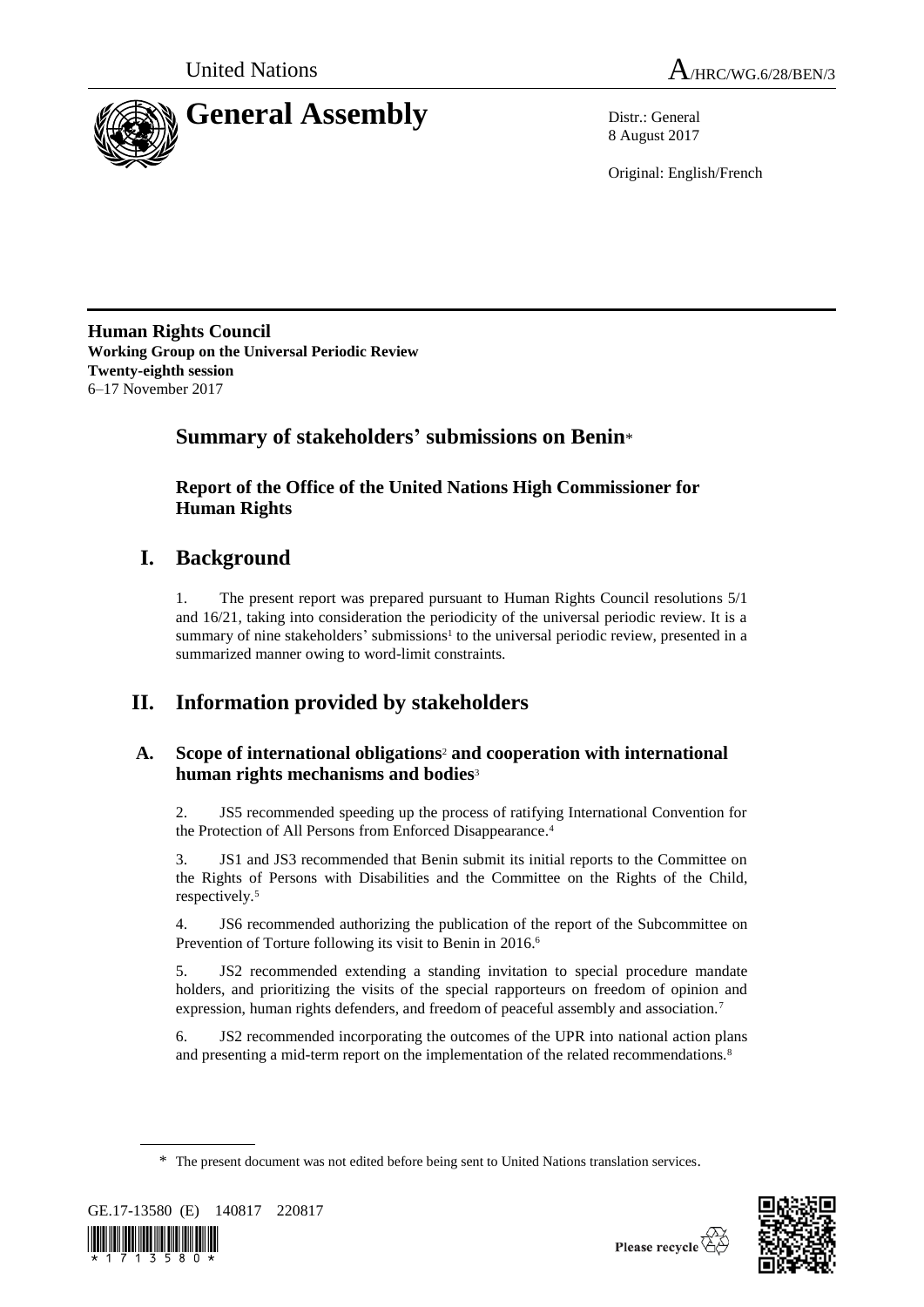# **B. National human rights framework**<sup>9</sup>

7. JS3 welcomed the adoption of the Children's Code.<sup>10</sup>

8. JS1 regretted that the bill containing the Criminal Code had not yet been passed by Parliament.<sup>11</sup> JS5 recommended speeding up the adoption of the new Criminal Code.<sup>12</sup>

9. JS5 pointed out that the Beninese Human Rights Commission was still not operational. <sup>13</sup> JS1 noted that, pursuant to a decision of the National Assembly, a committee had been set up to select the members of the Commission, and a call for candidates had been issued in August 2016.<sup>14</sup> JS1 hoped that the members would be selected in 2017.<sup>15</sup> JS5 recommended that the necessary steps be taken to enable the Commission to work effectively and independently. 16

# **C. Implementation of international human rights obligations, taking into account applicable international humanitarian law**

# **1. Cross-cutting issues**

# *Equality and non-discrimination*<sup>17</sup>

10. JS4 noted that, following the recommendations made during the previous UPR cycle, Benin had introduced a system, including the new National Directorate for Civil Registration, to make it easier to register births. However, many children — particularly children in institutions or those living in rural areas — had still not been registered.<sup>18</sup> JS6 recommended drawing up and implementing a national strategic birth-registration plan; extending the deadline for declaring a birth free of charge from 21 to 90 days; and expediting the decentralization of civil registration services. <sup>19</sup> JS1 and JS4 recommended setting up a national computerized birth-registration system and stepping up efforts to raise public awareness of the importance of birth registration and the procedure for obtaining a birth certificate, in order to protect children from the consequences of not being registered. 20

11. JS7 welcomed the new national plan to combat HIV-related stigmatization and discrimination for the period 2017-2020, which set out alternative approaches and actions to ensure an effective response.<sup>21</sup> However, according to one national survey, stigmatization and discrimination in the workplace and access to treatment and education, among other things, had a huge impact on preventive work, care and support for persons living with HIV/AIDS. <sup>22</sup> JS7 recommended strengthening strategies and boosting financial resources to achieve the goals set out in the strategic plan for 2017-2020.<sup>23</sup>

12. JS7 drew attention to cases of discrimination and violence against members of the lesbian, gay, bisexual, transgender and queer (LGBTQ) community, who were often arbitrarily stopped for questioning or arrested. JS7 also pointed out that certain media broadcast homophobic messages. <sup>24</sup> JS7 recommended that national surveys be conducted on violence based on sexual orientation and gender identity, and that a legal framework be established to punish such violence. 25

# **2. Civil and political rights**

#### *Right to life, liberty and security of person*<sup>26</sup>

13. JS5 pointed out that a draft amendment to the Constitution aimed at abolishing the death penalty had been submitted to the National Assembly in March 2017 under a fasttrack procedure, $27$  but had still not been adopted.<sup>28</sup>

14. JS1 noted that the proposed Criminal Code provided for the commutation of the death penalty to a term of imprisonment. However, it had still not been adopted, even though its adoption was scheduled in the action plan on implementing the UPR recommendations dating from 2012. JS1 and JS6 noted, nevertheless, a slight improvement in the detention conditions of 14 persons on death row, notably in terms of the time they were allowed out of their cells.<sup>29</sup>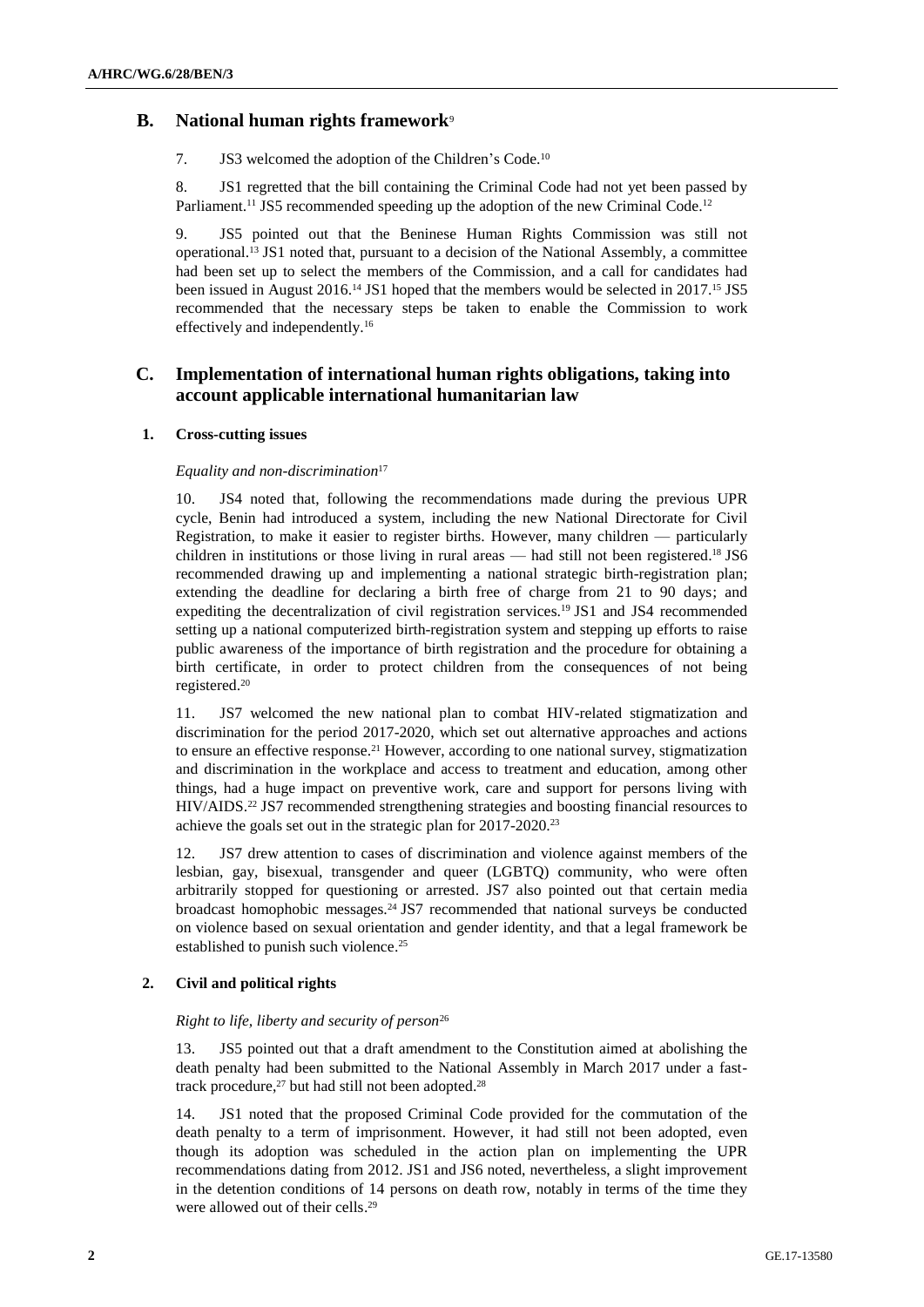15. JS4 pointed out that Benin had accepted several recommendations relating to the ritual killing of so-called child sorcerers. However, the phenomenon persisted in the north of the country, in complete impunity. <sup>30</sup> In that context, JS1 said that, even though the assize courts had tried some cases of infanticide, there was no information on the number of prosecutions and convictions, and the perpetrators stayed hidden and escaped justice. JS1 regretted that the social services were not adequately equipped to better protect potential victims. 31

16. JS4 and JS5 recommended making sure that the communities concerned and the public at large were aware of the criminal nature of such practices and encouraging them to denounce the perpetrators; adopting the new Criminal Code as soon as possible and stepping up efforts to prosecute and punish the perpetrators; establishing a reliable datacollection mechanism; ensuring that children accused of sorcery received appropriate assistance; and facilitating their reintegration into the family and community.<sup>32</sup>

17. JS1 said that the slow pace of the justice system and public dissatisfaction with the way robberies were dealt with had led to an upsurge in the number of cases of mob justice in 2016. No adequate measures for eliminating this practice had been taken. <sup>33</sup> However, JS5 noted that, following the justice minister's statement condemning mob justice, the phenomenon had subsided somewhat. <sup>34</sup> JS1 recommended running campaigns to raise awareness of the illegal nature of summary mob justice, and of the criminal responsibility of the perpetrators. <sup>35</sup> JS5 recommended ensuring that those responsible for extrajudicial killings were effectively prosecuted and sentenced.<sup>36</sup>

18. JS7 expressed concern that sex workers were often attacked by law enforcement officers, and sometimes sexually assaulted by them or beaten with batons. 37

19. JS5 said that cases of torture and ill-treatment continued to be reported. JS6 was worried about the torture and abuse of children, who were sometimes kept in isolation and beaten or injured. 38

20. JS5 recommended making torture a criminal offence, in accordance with the Convention against Torture, conducting prompt and impartial investigations into allegations of torture, and ensuring that anyone committing that crime received a punishment commensurate with the gravity of the act.<sup>39</sup>

21. JS6 recommended adopting and implementing without delay the law establishing a watchdog for the prevention of torture, giving it unrestricted access to all places of detention, and guaranteeing its independence.<sup>40</sup>

22. As for the recommendations accepted during the previous UPR process regarding the improvement of prison conditions, JS1 noted that efforts had been made to build new prisons and pass a law on community service (2016), and that 519 detainees had received a presidential pardon in 2016. <sup>41</sup> JS6, while taking note of such measures as the National Development Policy for the Justice Sector drawn up in  $2014<sup>42</sup>$ , the visits by the competent authorities to detention centres and the training given to judicial police officers,<sup>43</sup> expressed concern that visits by several NGOs had revealed how poor the conditions in prisons were. 44

23. JS1 said it was regrettable that, according to a 2016 report of the Ministry of Justice, the prison population was constantly on the increase, with an occupancy rate of 170 to 500 per cent, with negative effects on prisoners' living conditions and health. That figure placed Benin second among West African countries for prison overcrowding. It was common to see two or three prisoners piled up per square metre. The situation was made worse by the inaccessibility of toilets at night, which gave rise to infections and deaths by suffocation for lack of ventilation, making living conditions truly deplorable. 45

24. JS5 and JS6 noted that prisoners were now receiving two meals a day, rather than the one they had received up to 2012. They regretted, however, that the nutritional value of the food was still deplorable. 46

25. JS6 found it regrettable that nurses did not have the basic medicines they needed to provide rudimentary health care for prisoners, nor the essential basic equipment.<sup>47</sup> JS5 expressed similar concerns. 48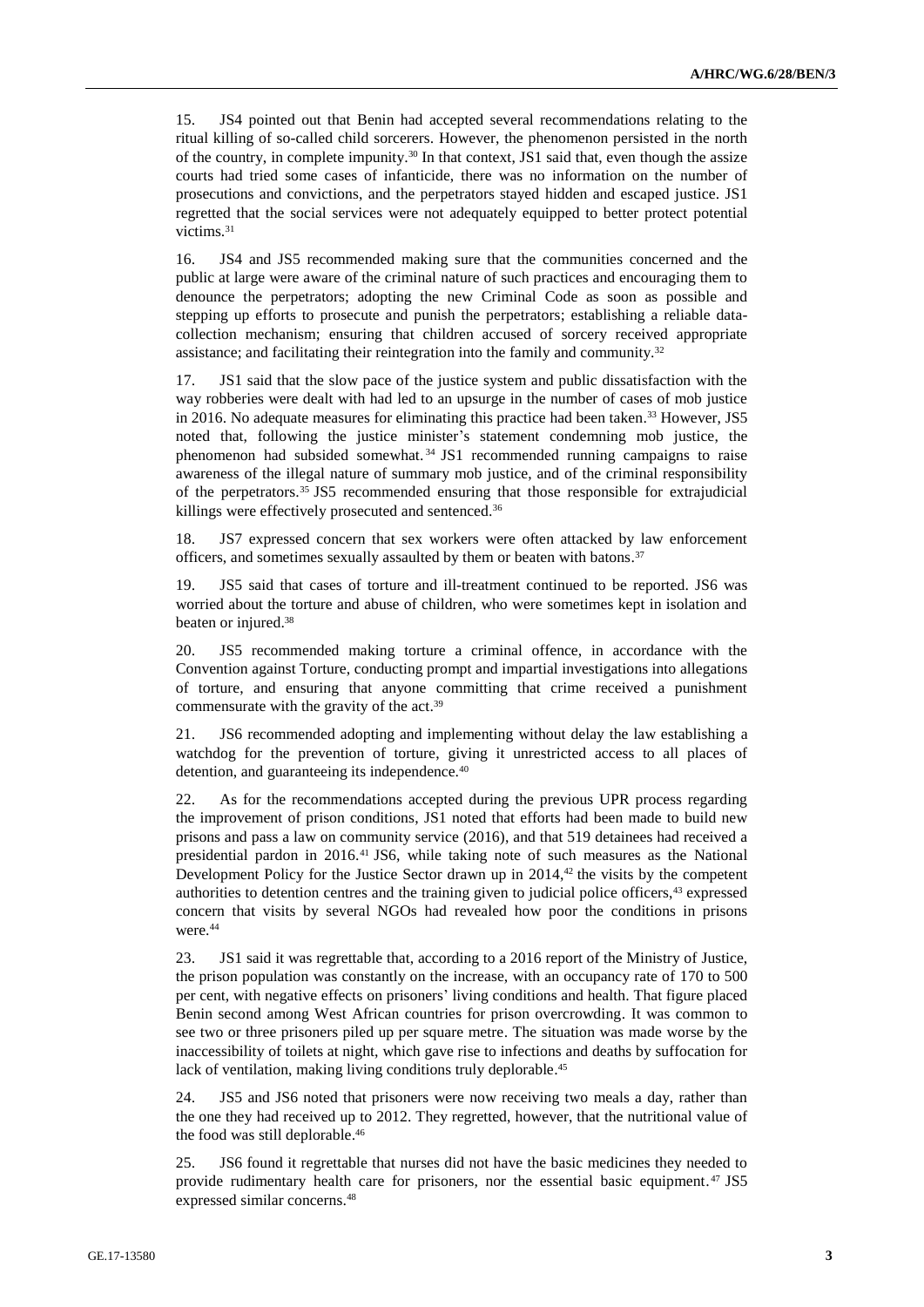26. According to  $JS1<sup>49</sup>, JS5<sup>50</sup>$  and  $JS6<sup>51</sup>$  female prisoners and children were not yet separated from men in prison; nor were different categories of prisoner kept separate.

27. CLOSE reported that in 2016 an organization had counted 56 children carried by or born to women who were incarcerated. Those children were growing up in deplorable conditions. <sup>52</sup> JS6 made the same remark. 53

28. According to JS5, unlawful pretrial detention was the main cause of prison overcrowding; administrative delays and misplaced files were other contributing factors. 54 JS5 recommended making liberties and detention judges aware of the need to give preference to placement under judicial supervision rather than to systematically resort to detention.<sup>55</sup>

29. JS5 recommended reducing prison overcrowding by speeding up the construction and refurbishment of prisons; the strict separation of prisoners by age, sex and status; improving detention conditions, particularly in relation to food, health care and hygiene; and expediting the establishment of an independent mechanism for the prevention of torture. 56

## *Administration of justice, including impunity and the rule of law*<sup>57</sup>

30. JS1 took note of the positive steps taken by Benin to guarantee the right to a fair trial, including the construction of new courts and the current reform of the High Council of the Judiciary. <sup>58</sup> JS5 welcomed the organization of professional examinations for judicial officers in 2016. <sup>59</sup> However, JS1 noted the persistence of challenges such as the lack of infrastructure, the shortage of justice officials, the distance of the courts from populations in difficult-to-reach areas, the slow pace of investigations and the resulting abnormally long periods of detention, and corruption. JS1 was also concerned about the practical obstacles faced by children seeking access to justice.<sup>60</sup>

31. According to JS5, the adoption of the new Code of Criminal Procedure had reinforced the judicial safeguards applicable to police custody, <sup>61</sup> particularly the presumption of innocence, the right to be informed of the charges against you and the right to the assistance of a defence counsel. However, more needed to be done to ensure that these rights were respected in practice. JS5 recommended that steps be taken to ensure the effective implementation of the judicial safeguards listed in the new Code of Criminal Procedure, including by publicizing its new provisions throughout the criminal justice system and guaranteeing in practice access to a lawyer from the onset of police custody.<sup>62</sup>

32. JS1 acknowledged that the adoption of the Children's Code was a major step forward. <sup>63</sup> JS6, however, was concerned that children in conflict with the law were kept in provisional detention for long periods without the assistance of a lawyer, and that the justice system's social services were not operational. Moreover, the number of children in pretrial detention had increased because of delays in hearings before the juvenile assize court and in the enforcement of decisions. <sup>64</sup> JS1 noted that, with the support of the United Nations Children's Fund (UNICEF), the first children's court in Benin had been established in 2015, but it also noted that there was a shortage of children's judges. <sup>65</sup> JS6 recommended making the justice system's social services operational and giving them the resources needed to provide legal assistance to children in conflict with the law; it also recommended setting up a mechanism to collect and process complaints made by detainees. JS5 made similar recommendations. <sup>66</sup> CLOSE recommended drawing up and implementing a coherent policy for the care, rehabilitation and reintegration of children in conflict with the law. 67

33. JS3 recommended ensuring that the voice of the child is heard and taken into consideration in all legal and social proceedings affecting the child.<sup>68</sup>

#### Fundamental freedoms and the right to participate in public and political life<sup>69</sup>

34. JS2 indicated that Benin has partially implemented the recommendations received during its second UPR relating to civil society space.<sup>70</sup> While significant strides in the decriminalization of defamation had been made, Benin had failed to address unwarranted restrictions on freedoms of expression and assembly.<sup>71</sup> JS1 expressed similar concerns.<sup>72</sup>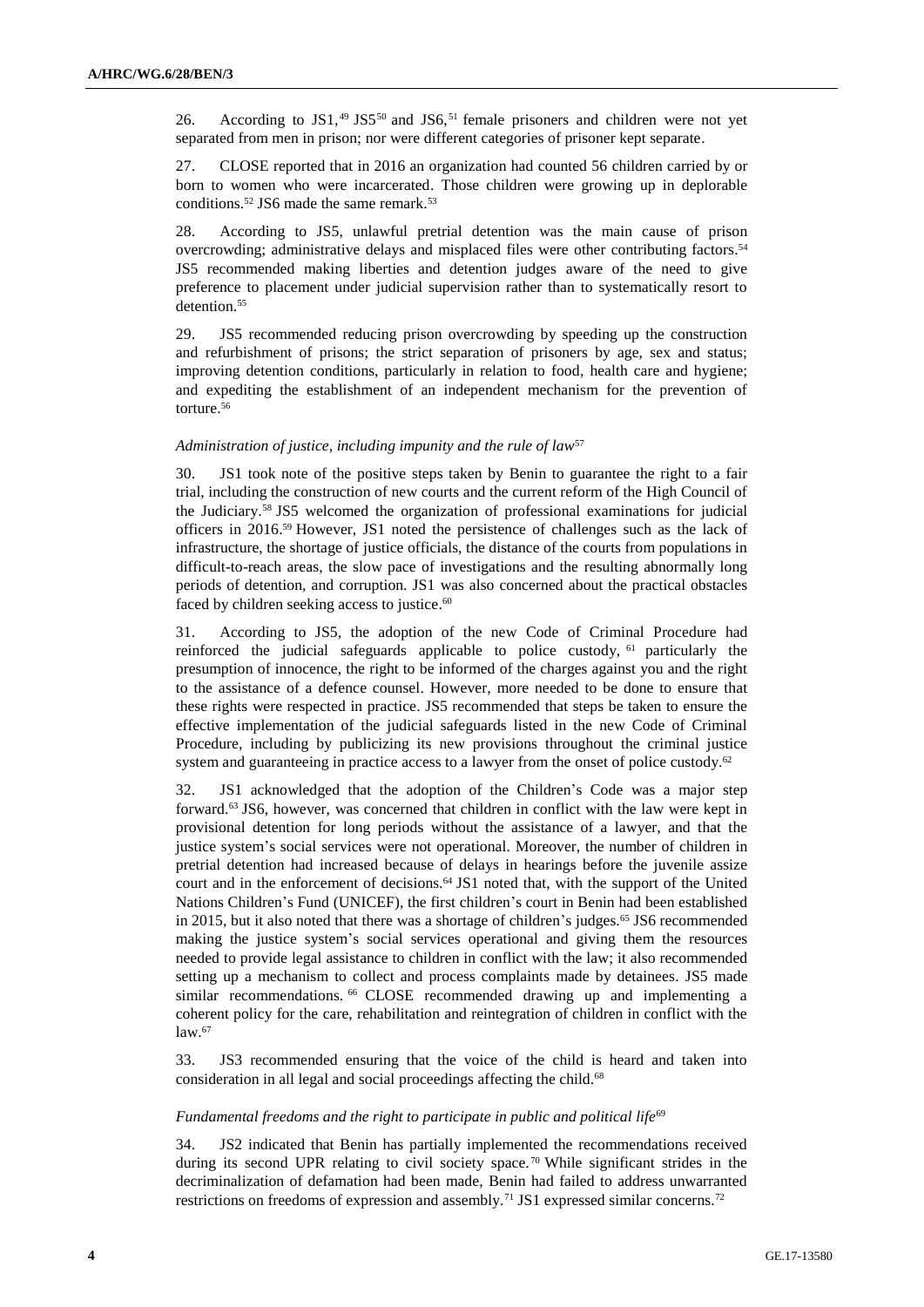35. JS1 welcomed the adoption of the Information and Communication Code and the law on electronic communication and the postal service. However, it regretted the decision of the High Authority for Audiovisual Media and Communication (HAAC) in 2016 to suspend several radio and television channels.<sup>73</sup>

36. JS2 noted that these restrictions followed criticism of the President of Benin, and on several occasions, HAAC had invoked the principle of "preservation of public order and national security" to silence independent critical reporting by media outlets. Despite the removal or harsh prison sentences for defamation, individuals could still be subjected to excessive fines for insults and contempt under the Information and Communication Code. The Code further punished the re-publishing or repetition of statements that were considered defamatory; defamation of the President was liable to a fine of 1 million CFA francs.<sup>74</sup>

37. JS2 recommended that all media outlets that had been unjustifiably closed be reinstated and that the media regulator HAAC adhere to its role of protector of press freedom, and stop all acts of intimidation and arbitrary suspension of media outlets; and that Benin reform defamation provisions in the 2015 Information and Communication Code in conformity with the ICCPR.<sup>75</sup>

38. JS2 referred to cases of harassment, intimidation and attacks against human rights defenders who had criticized actions taken by the President of Benin. JS2 recommended conducting effective investigations into all cases of attacks and harassment against human rights defenders and bring perpetrators of such offences to justice.<sup>76</sup>

39. JS2 regretted that access to information was not guaranteed in Benin. To this end, a draft law amending the Information and Communication Code was before Parliament.<sup>77</sup>

40. JS2 pointed out that, in 2016, on questionable grounds of preserving public order, the Council of Ministers had issued a decree banning activities of organizations, federations, union and associations of students on public universities for an undetermined period, until a new decree to regulate their activities and its conditions was issued. Although the Constitutional Court had found the decree unconstitutional, the Government had refused to overturn the ban.<sup>78</sup> JS2 recommended annulling the related decree of 5 October 2016 and respecting the freedom of association and assembly of students.<sup>79</sup>

41. JS2 indicated that restrictions on demonstrations in favour of political opponents had also been imposed by the Government on the grounds of preventing "disturbance of the public order".<sup>80</sup> In addition, JS2 was concerned about cases of excessive use of force during demonstrations. It recommended updating existing human rights training for police and security forces including on the UN Basic Principles on the Use of Force and Firearms, and that senior government officials publically condemn the use of excessive and brutal force by security forces in the dispersal of protests, carry out investigations and bring perpetrators to the justice.<sup>81</sup>

42. JS2 recommended accelerating the study of the framework draft law on freedom of association, assembly and expression,<sup>82</sup> and creating and maintaining in law and in practice, an enabling environment for civil society, in accordance with international law.<sup>83</sup>

#### *Prohibition of all forms of slavery*<sup>84</sup>

43. JS1 was concerned about the scale of the practice of *vidomegon*, or the placement of children in homes, and about early marriage and child-trafficking. 85

44. JS3 was concerned that, according to a study undertaken in Djougou and Mallanville, children were sometimes forced into the streets due to poverty. These children were exposed to risks and did not receive education. Trafficking affected children who had never attended schools (70.7 per cent) or who had dropped out of school (29.3 per cent). Many poor children from rural areas were placed with families in the hope that they would receive education or vocational training. However, they were instead employed at markets or used as unpaid helps in the house. They also often fell victim to prostitution.<sup>86</sup>

45. JS3 noted with satisfaction that Benin had a solid legal framework in place to end child sexual exploitation.<sup>87</sup> However, challenges persisted in enforcing the law. Very few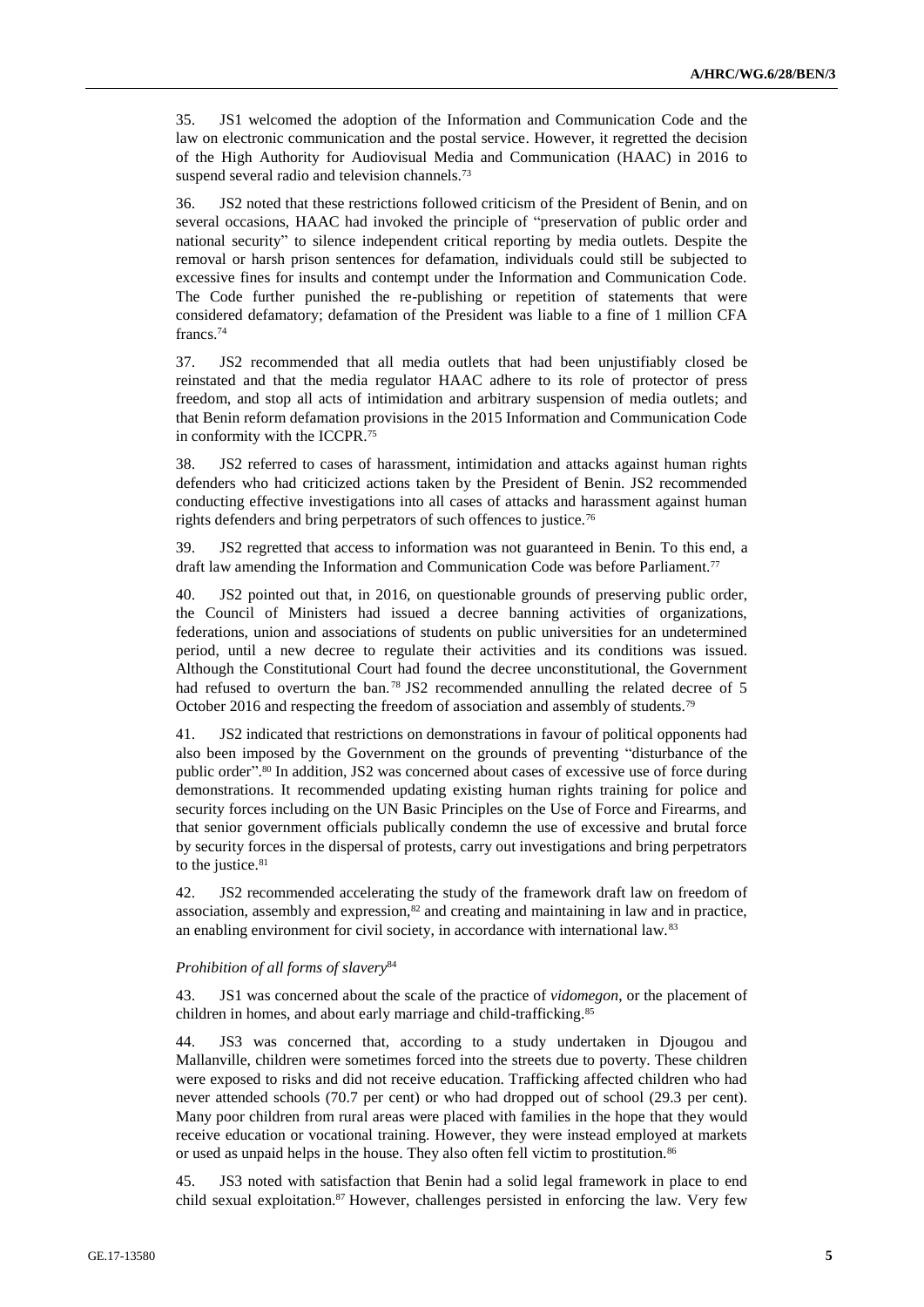cases had reached the courts, and most actors in the justice chain lacked knowledge of the legal framework.<sup>88</sup>

46. JS3 regretted the lack of reliable data to measure the extent of child sexual exploitation. It recommended collecting disaggregated date on child sexual exploitation.<sup>89</sup> JS3 also recommended enacting legislation to criminalize all forms of trafficking, in line with international law, $90$  adopting a national action plan to end child sexual exploitation, including an adequate monitoring and evaluation of the plan, and establishing an interagency working group on child sexual exploitation and the implementation of the Optional Protocol on the sale of children, child prostitution and child pornography.<sup>91</sup> JS3 also recommended investing in child-empowering prevention programmes to address the root causes and multiple vulnerabilities that placed children, families and communities at risk.<sup>92</sup> CLOSE recommended taking steps to uncover networks of pimps and to prosecute and punish the ringleaders. 93

## **3. Economic, social and cultural rights**

## *Right to an adequate standard of living*<sup>94</sup>

47. JS3 was concerned at the number of people living in poverty in Benin, which was ranked 166 out of 188 countries on the Human Development Index scale.<sup>95</sup>

48. JS1 was alarmed at the level of malnutrition, which was one of the main causes of maternal mortality. It was also concerned about the inadequacy of measures to guarantee access to drinking water and about unsatisfactory waste management and the shortage of sanitation facilities. JS1 noted that 70 per cent of the population had no access to drinking water and 34 per cent no access to adequate sanitation.

## *Right to health*<sup>96</sup>

49. JS7 noted that Benin had taken steps to improve universal access to health care and the quality of care, including by making more financial and material resources available in 2015 and by organizing national health surveys. $97$ 

50. JS1 also noted some progress in implementing the right to health, such as improving coverage of district health facilities, and in reducing the infant mortality rate and the numbers of HIV/AIDS and tuberculosis cases.<sup>98</sup> Reforms had been undertaken to establish several agencies in the health sector. However, infant, neonatal and maternal mortality rates remained very high. For example, in 2014 the infant/child mortality rate was 115.2 per 1,000 live births (2014 MICS Benin); 20 per cent of under-fives were underweight and 40 per cent suffered from stunted growth. JS1 also observed a high incidence of malaria and malnutrition, due to limited access to clean water and a healthy environment, and the fact that the universal health insurance scheme was still not operational.

51. JS1 regretted the weak coverage of medical personnel in 2014 (7.8 qualified health workers per 10,000 inhabitants) and the severe lack of good governance and planning, as well as the sector's poor budget absorption capacity.

52. JS1 pointed out that making caesarean sections and the Universal Health Insurance Scheme (RAMU) no longer free of charge in 2016 had resulted in reduced access to health care for the most disadvantaged groups in society.

53. ADF-International recommended improving health care infrastructure, access to emergency obstetric care, midwife training, and resources devoted to maternal health, and paying special attention to improving health-care access for women with poor and/or rural backgrounds.<sup>99</sup>

#### *Right to education*<sup>100</sup>

54. JS1 regretted that, despite the efforts made by Benin to provide primary and secondary education to all, there were still children who did not go to school because their parents were poor. The shortage of school infrastructure and teachers also held back enjoyment of this right. The results of national examinations in the academic year 2015/16 had revealed the true level of learners.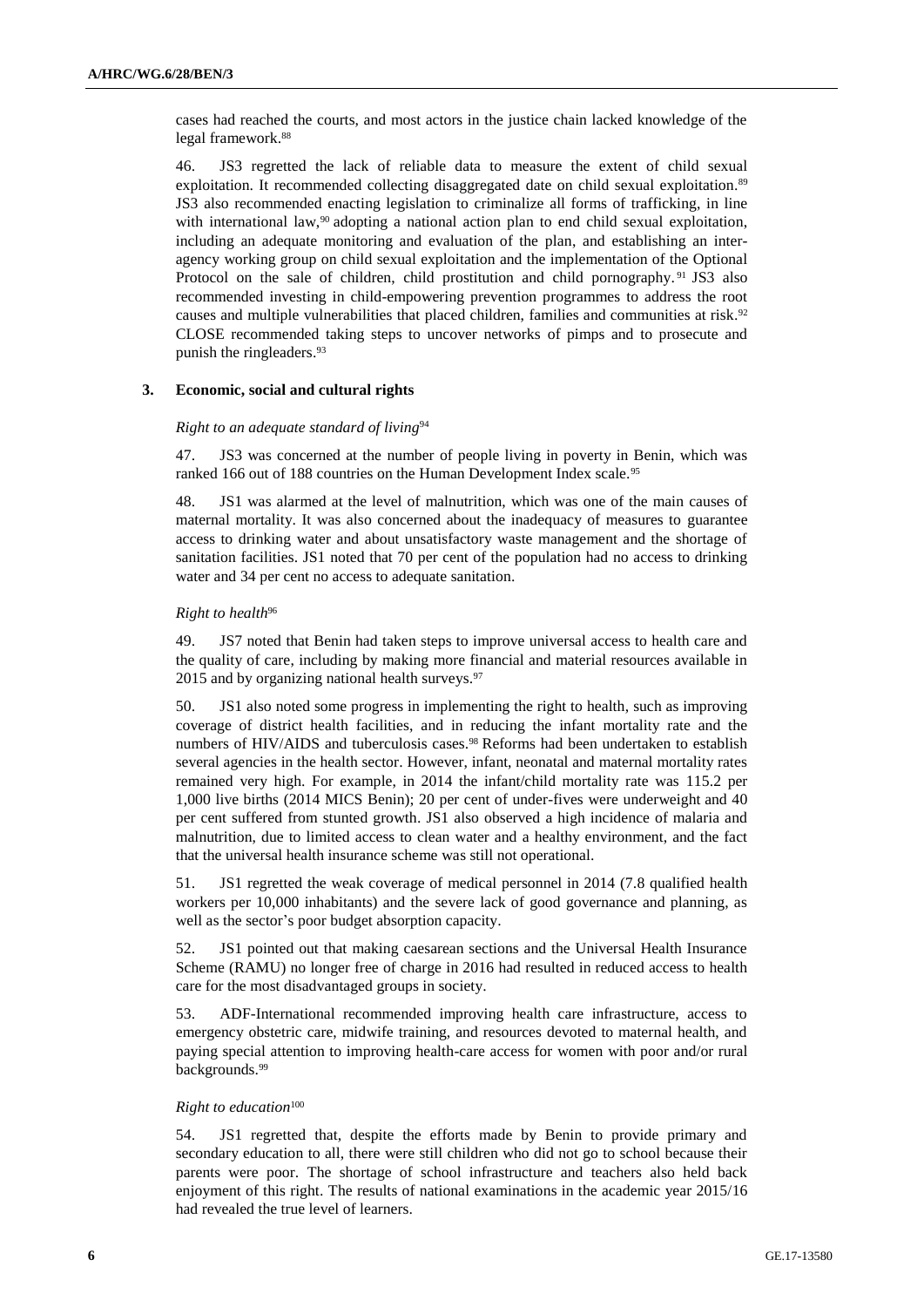55. JS4 was concerned that the education system was discriminatory, as there were disparities between urban and rural areas. Moreover, primary education was not completely free of charge, as parents had to pay some fees. The disparities were blatant in rural areas, where there was a severe shortage of infrastructure and qualified teachers. In addition, the courses taught were generally unsuitable and ineffective. <sup>101</sup> JS4 recommended a push to make primary education free of charge and to create a safe and protective environment for all children, so as to keep them in the education system; to draw up and implement strategies for the inclusion of marginalized groups in the education system; to standardize the school curriculum; and to improve the allocation of financial, human and material resources in general, and in rural and remote areas in particular.<sup>102</sup>

## **4. Rights of specific persons or groups**

#### *Women*<sup>103</sup>

56. JS1 noted that, following the recommendations made during the 2012 UPR, Benin had taken a number of steps to improve women's enjoyment of their rights, including the establishment of units offering advice and legal assistance in social support centres and the adoption in 2013 of the Code on Private and State-owned Land in Benin. However, it noted that women still do not fully enjoy their rights. 104

57. JS7 was concerned that, according to a survey commissioned by the Ministry of the Family in 2010, 70 per cent of women had been the victims of violence at some time during their lives, and that the situation persisted. It took note of the adoption in 2012 of the law on the prevention and punishment of violence against women.

58. JS3 indicated that most of the victims of prostitution were girls who had fled early or forced marriages,<sup>105</sup> which persisted particularly in rural areas of Benin. According to a report by UNICEF, 11 per cent of children were married by the age of 15 and 32 per cent by the age of 18, with girls disproportionately affected.<sup>106</sup>

59. JS1 welcomed the work on the "Zero tolerance for child marriage" campaign, which was due to be launched in 2017.<sup>107</sup>

60. CLOSE recommended raising awareness among parents and religious leaders of the negative consequences of child marriage; informing children about the promotion and protection of their rights; and tackling the root causes of the problem by effectively implementing the action plan and national policy on the advancement of children. 108

61. As regards women's political participation, JS1 pointed out that only 6 of the 83 deputies in the National Assembly, or 7.23 per cent, were women, and only 3 of the 21 government ministers, or 11 per cent. were women. That was a retrograde step after the progress made in the past. Moreover, Benin still had no law on parity.<sup>109</sup>

62. JS7 pointed out that there was still a problem in getting women's rights instruments widely accepted. For example, very few women had access to land ownership, which left them more dependent on men. Moreover, Benin had still not introduced a national women's rights monitoring mechanism, which explained the lack of statistics. JS7 recommended the establishment of strong institutional mechanisms to monitor and evaluate action in the field and collect data; and the development of a new strategy to promote and protect fundamental women's rights, for example by organizing quarterly consultations with all stakeholders and holding meetings to publicize laws promoting women's rights.<sup>110</sup>

#### *Children*<sup>111</sup>

63. JS3 recommended adopting mandatory policies to protect children in public or private tourism developments, including the obligation to conduct human-rights impact assessments, and establish government-regulated child protection standards for the tourism industry.<sup>112</sup>

64. CLOSE made similar recommendations.<sup>113</sup>

65. JS3 also recommended creating incentives for companies to prioritize child protection, with private sector involvement, including in the travel and tourism industry,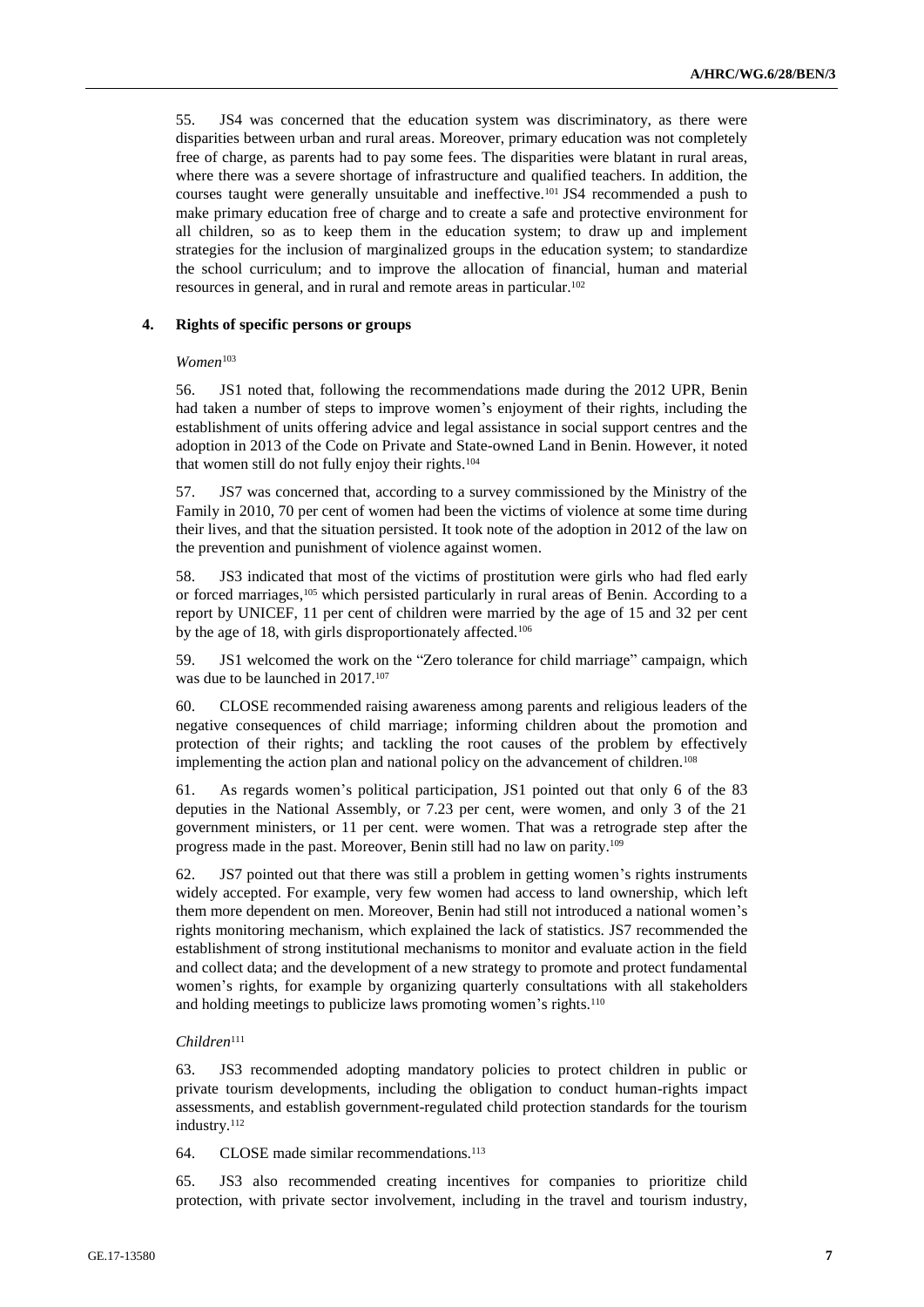and for Internet service-providers to block and report child sexual exploitation content on the Internet.<sup>114</sup>

66. JS1 said that institutions providing assistance for children in difficult situations needed more resources. 115

67. JS1 said that leisure facilities for children were virtually non-existent.

## *Persons with disabilities*<sup>116</sup>

68. JS1 regretted that, despite the legislative measures taken by Benin, persons with disabilities suffered from discrimination and most of them were forced to beg for a living. A project launched in 2015 had enabled them to vote in the March 2016 presidential election in acceptable conditions. However, it was regrettable that the legal provisions protecting persons with disabilities were scattered throughout other legislation: JS1 recommended the adoption of the law on the rights of persons with disabilities which had been before the National Assembly since 2016.<sup>117</sup>

#### *Notes*

|                                                                     | The stakeholders listed below have contributed information for this summary; the full texts of all                                                                                                                                                                                                                 |
|---------------------------------------------------------------------|--------------------------------------------------------------------------------------------------------------------------------------------------------------------------------------------------------------------------------------------------------------------------------------------------------------------|
| original submissions are available at: www.ohchr.org.               |                                                                                                                                                                                                                                                                                                                    |
| Civil society                                                       |                                                                                                                                                                                                                                                                                                                    |
| Individual submissions                                              |                                                                                                                                                                                                                                                                                                                    |
| <b>ADF</b> International                                            | Alliance Defending Freedom International (Geneva)<br>Switzerland;                                                                                                                                                                                                                                                  |
| <b>CLOSE</b>                                                        | Comité de Liaison des organisations sociales de défense de                                                                                                                                                                                                                                                         |
|                                                                     | droits de l'enfant (Cotonou) Benin.                                                                                                                                                                                                                                                                                |
| Joint submissions:                                                  |                                                                                                                                                                                                                                                                                                                    |
| JS1                                                                 | <b>Joint submission 1 submitted by:</b> Action des Chrétiens pour l'Abolition de<br>la Torture (ACAT-Bénin); Association des Femmes Avocates (AFA-Bénin);<br>Association de Lutte Contre la torture, l'Ethnocentrisme et le Régionalisme<br>(ALCREER); Amnesty International Bénin; Changement Social Bénin (CSB); |
|                                                                     | Droits de l'Homme Paix et Développement (DHPD-ONG); Fondation Regard<br>d'Amour (FRA); Forum des Organisation de Défense des Droits de l'Enfant<br>au Bénin (FODDEB); Franciscain-Bénin; Groupe d'Actions pour le Progrès et<br>la Paix (GAPP-Bénin); ONG Femme et Vie; ONG Œil d'Aujourd'hui;                     |
|                                                                     | REDSFECO-Bénin; Réseau des Organisations de Défense des Droits de<br>l'Homme (RODDH-Bénin); Réseau pour l'Intégration des Femmes des ONG                                                                                                                                                                           |
|                                                                     | et Associations africaines (RIFONGABénin); Secours Populaire Bénin;                                                                                                                                                                                                                                                |
|                                                                     | Women in Law and Developpement in Africa-Benin (WILDAF-Bénin);                                                                                                                                                                                                                                                     |
|                                                                     | Droits de l'Homme Paix et Développement;                                                                                                                                                                                                                                                                           |
| JS <sub>2</sub>                                                     | Joint submission 2 submitted by: CIVICUS: World Alliance for Citizen                                                                                                                                                                                                                                               |
|                                                                     | Participation, and Groupe d'Action pour le Progrès et la Paix;                                                                                                                                                                                                                                                     |
| JS3                                                                 | Joint submission 3 submitted by: Comité de Liaison des Organisations<br>Sociales de la défense des droits de l'Enfant (CLOSE), ECPAT International;                                                                                                                                                                |
| JS4                                                                 | Joint submission 4 submitted by: Franciscans International (FI);<br>Franciscains Bénin (FB); Caritas Bénin; Changement Social Bénin; Enfants<br>Solidaires d'Afrique et du Monde (ESAM); Plan Bénin;                                                                                                               |
| JS5                                                                 | Joint submission 5 submitted by: Fédération internationale de l'Action des                                                                                                                                                                                                                                         |
|                                                                     | chrétiens pour l'abolition de la torture, (FIACAT); Action des Chrétiens pour                                                                                                                                                                                                                                      |
|                                                                     | l'abolition de la torture au Bénin (ACAT-Bénin);                                                                                                                                                                                                                                                                   |
| JS6                                                                 | Joint submission 6 submitted by: Bureau international catholique de                                                                                                                                                                                                                                                |
|                                                                     | l'enfance (BICE); Enfants solidaires d'Afrique et du monde (ESAM);                                                                                                                                                                                                                                                 |
|                                                                     | Franciscans Bénin:                                                                                                                                                                                                                                                                                                 |
| JS7                                                                 | Joint submission 7 submitted by: Afro-Benin; The sexual rights initiative.                                                                                                                                                                                                                                         |
| <sup>2</sup> The following abbreviations are used in UPR documents: |                                                                                                                                                                                                                                                                                                                    |
| <b>ICESCR</b>                                                       | International Covenant on Economic, Social and Cultural<br>Rights;                                                                                                                                                                                                                                                 |
| <b>OP-ICESCR</b>                                                    | Optional Protocol to ICESCR;                                                                                                                                                                                                                                                                                       |
| <b>CRC</b>                                                          | Convention on the Rights of the Child;                                                                                                                                                                                                                                                                             |
| <b>OP-CRC-IC</b>                                                    | Optional Protocol to CRC on a communications procedure;                                                                                                                                                                                                                                                            |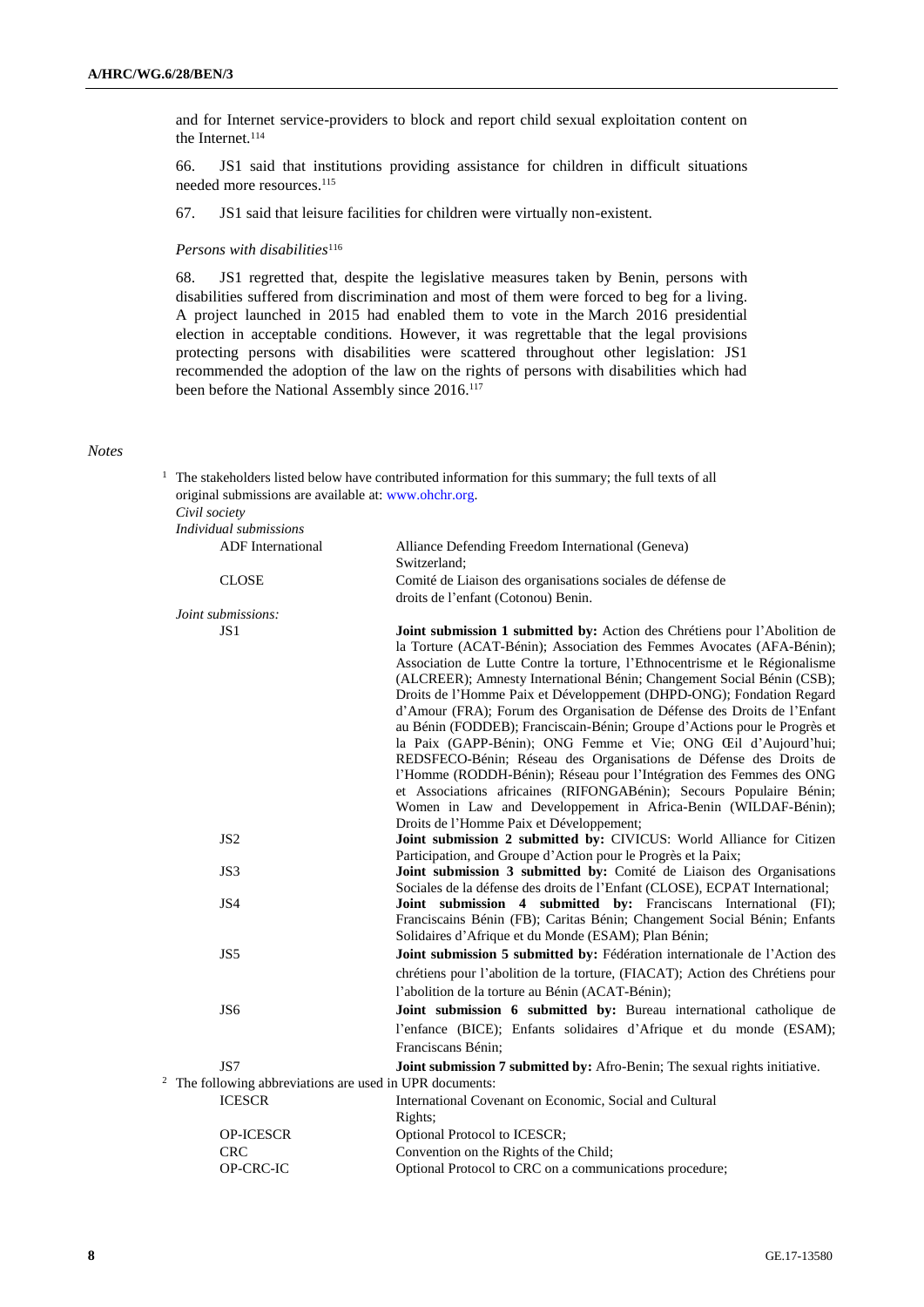ICRMW International Convention on the Protection of the Rights of All Migrant Workers and Members of Their Families; CRPD Convention on the Rights of Persons with Disabilities;<br>OP-CRPD Optional Protocol to CRPD. Optional Protocol to CRPD. <sup>3</sup> For relevant recommendations see A/HRC/22/9, paras. 107.1, 108.1, 108.2, 108.21-108-28. 108.36, 109.1-109.4. JS5 para. 42. JS1 para. 14 and JS3 para. 12. JS6, para. 24. JS2, para. 6.6. JS2 para. 6.6. For relevant recommendations A/HRC/22/9 paras. 108.4-108.28, 109.6-109.8. JS3 para. 13. JS1 page 2. JS5 para. 5. JS5 para 44. JS1 page 1. JS1 page 3. JS5 para. 44. <sup>17</sup> For relevant recommendations see A/HRC/22/9, paras. 110.1-110.5. JS4 paras. 26 and 27. JS6 para. 28. JS4 para. 28. JS7 para. 14. JS7, para. 11. JS7, para. 54. JS7 para. 35 and 36. JS7, para. 69. <sup>26</sup> For relevant recommendations see A/HRC/22/9, paras. 108.32-108.34, 108.37-108.39. JS5 para. 2. JS4 para. 3. JS1 para. 2 and JS6 para. 5. JS4 para. 11. JS1 para. 3. JS4 para. 23. JS1, para. 4. JS5 para. 7. JS1 para. 3. JS5 para. 7. JS7 para. 20 and 21. JS6 para. 17. JS5, para. 10. JS6, para. 24. JS1 para. 15. JS6 para. 1. J26 paras. 2-4. JS6 paras. 2-4. JS1 para. 15. JS5 para. 7 and 34. JS6 para. 8. JS5 paras. 27-29. JS1 page 11. JS5 paras. 30-31. JS6 paras. 9 and 10. CLOSE page 7. JS6 para. 16. JS5 para. 17-19. JS5 para. 20. JS5 para. 41. For relevant recommendations see A/HRC/22/9, paras. 108.33, 108.78,108.80, 108.78-108.80. JS1, para. 5.

- JS5 para. 46.
- JS1 para. 3 (B).